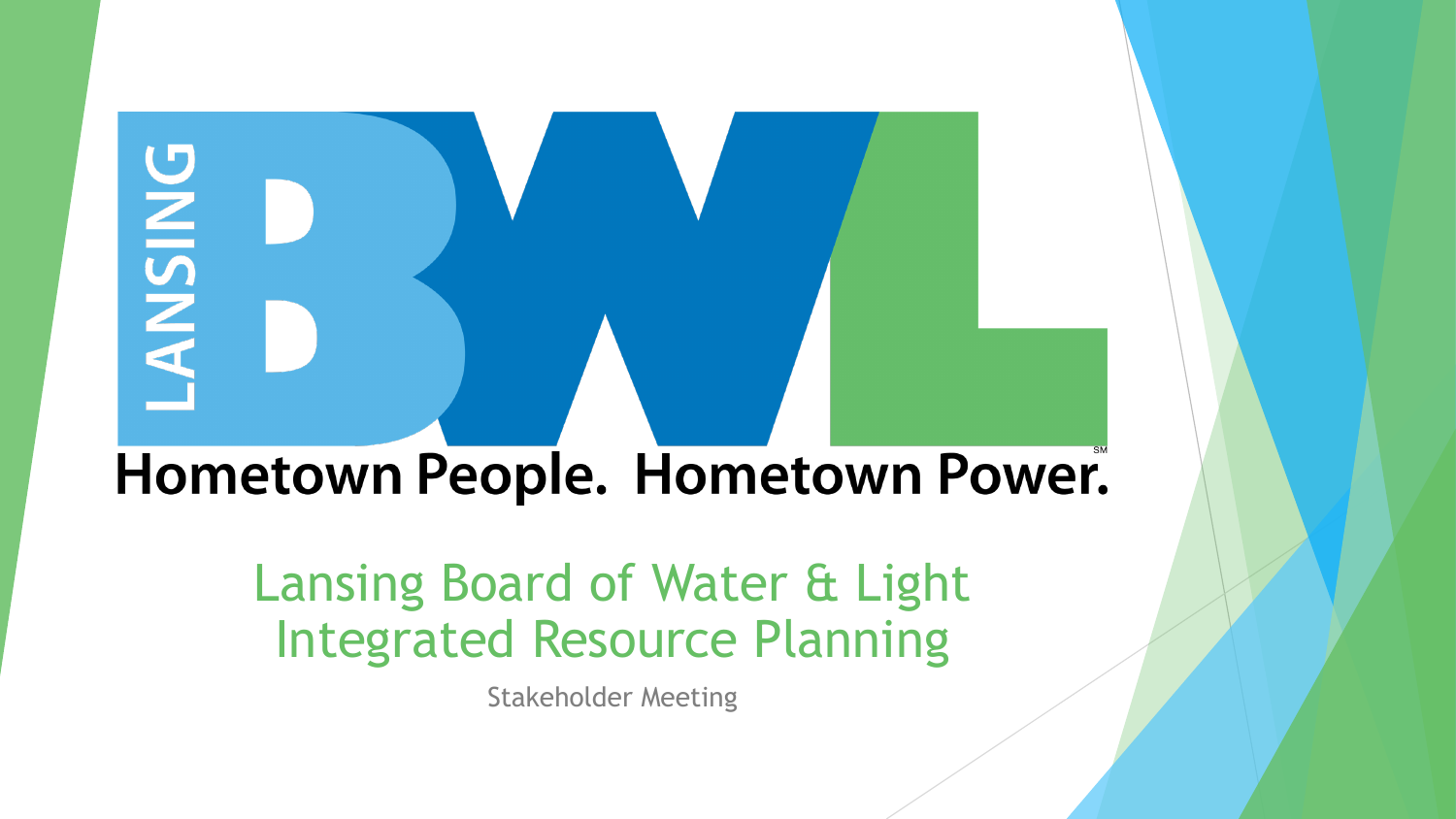# Integrated **Resource** Plan (IRP)



Foundation of our long -term planning efforts.

The IRP functions as a way -finder for BWL in determining how to meet the future electric needs of customers.

Best way to balance reliability, environmental and economic goals while mitigating risk and meeting regulations.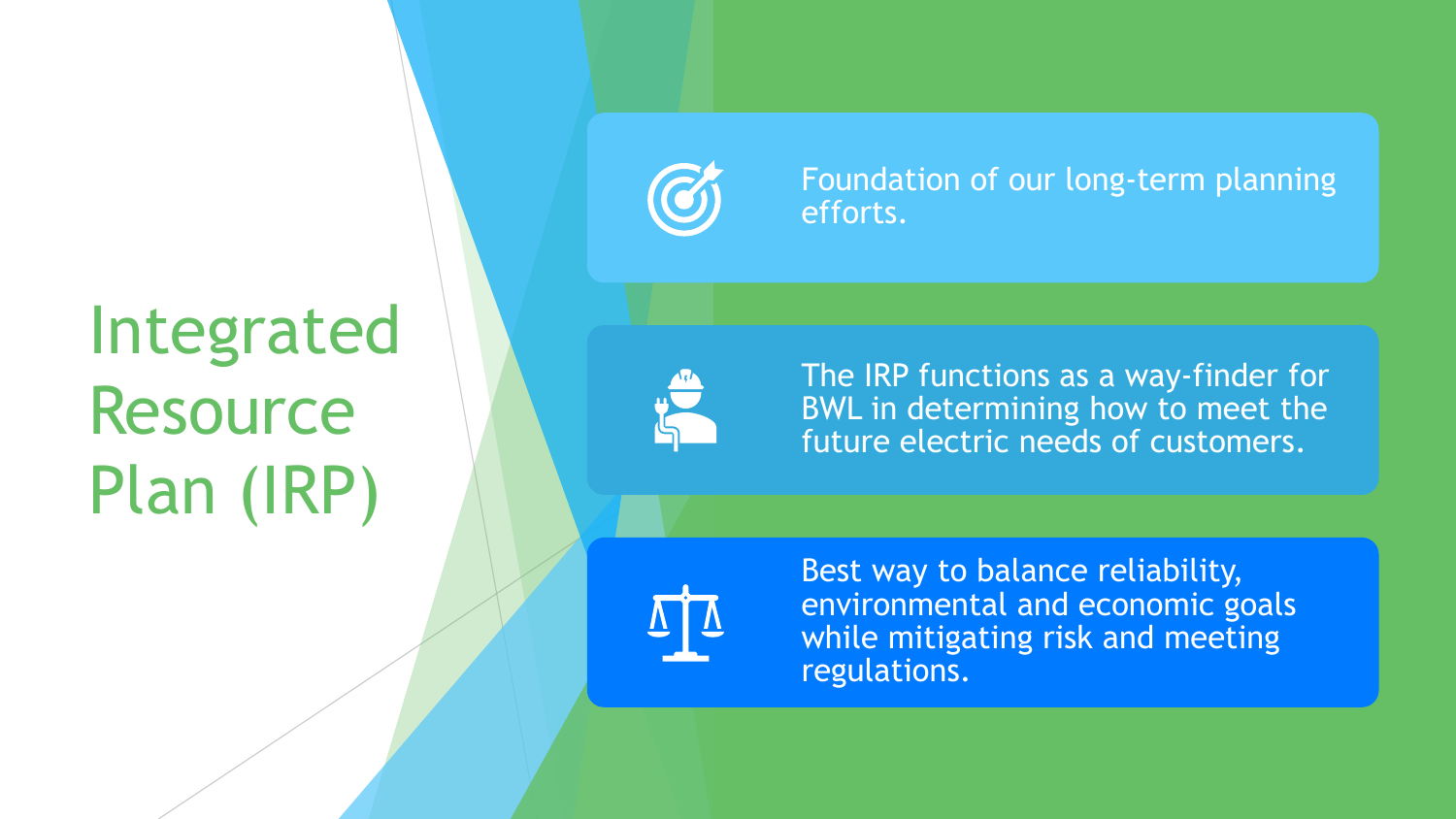## **Discussion Topics**

We want to hear from you as to what you think our goals should be and why.

#### IRP Tentative Schedule

Stakeholder feedback March – November 2019 Commission industry studies July 2019 - October 2019

Public discussion/update opportunities late fall 2019/early winter 2020

Report/staff recommendations January 2020

#### Keep others in your group or the community in mind when giving feedback.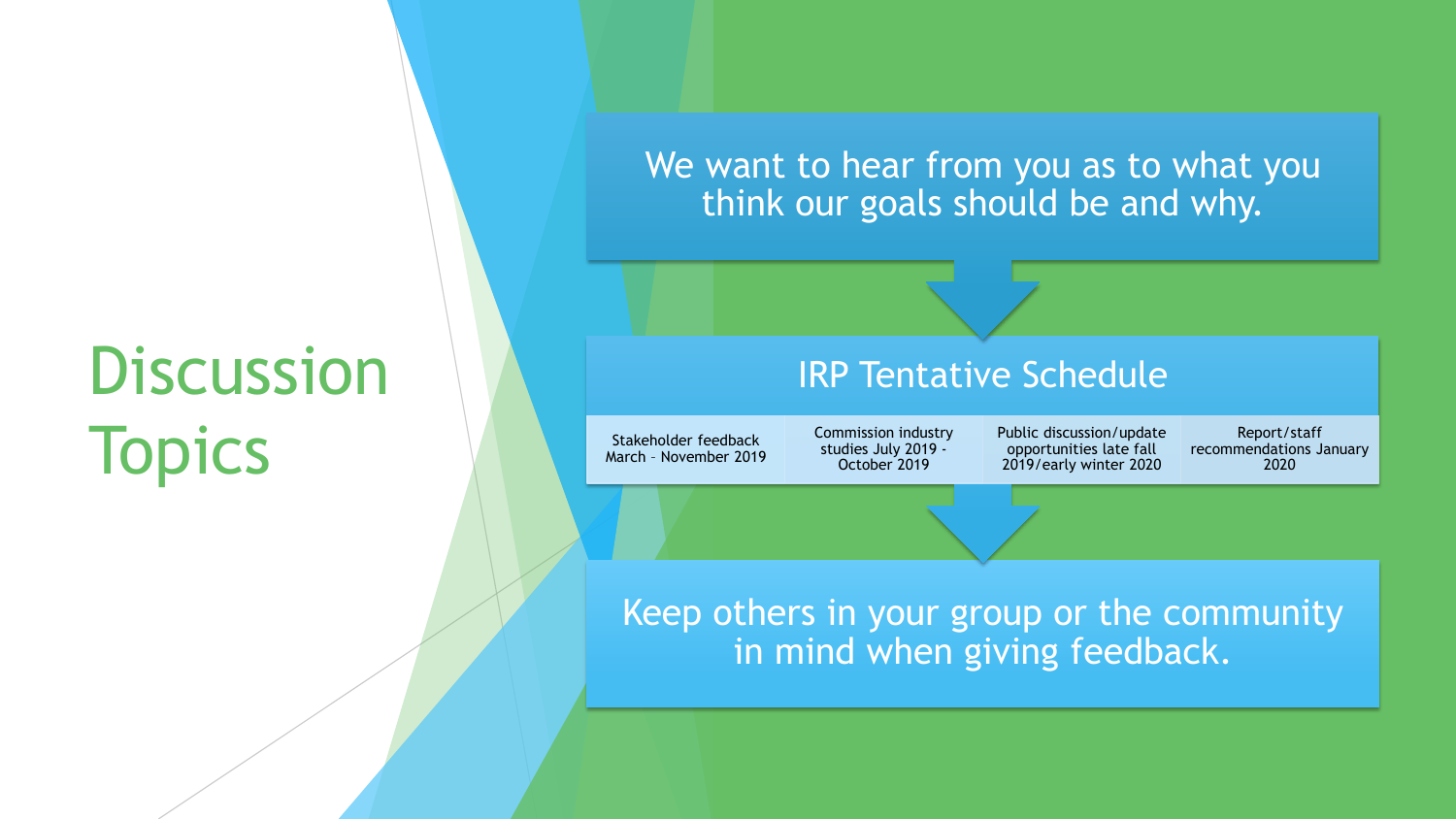### Goals and Opportunities

- Do you have any sort of sustainability goal or initiative?
	- $\blacktriangleright$  How do you think BWL could partner with you to achieve those goals?
- Do you want visible sustainability engagement with renewables onsite or in a joint community project?
	- $\blacktriangleright$  How important is locally sourced generation to you?
- Would you want to meet these sustainability commitments through contracts and rate-based



products? **Community Solar Park – East Lansing**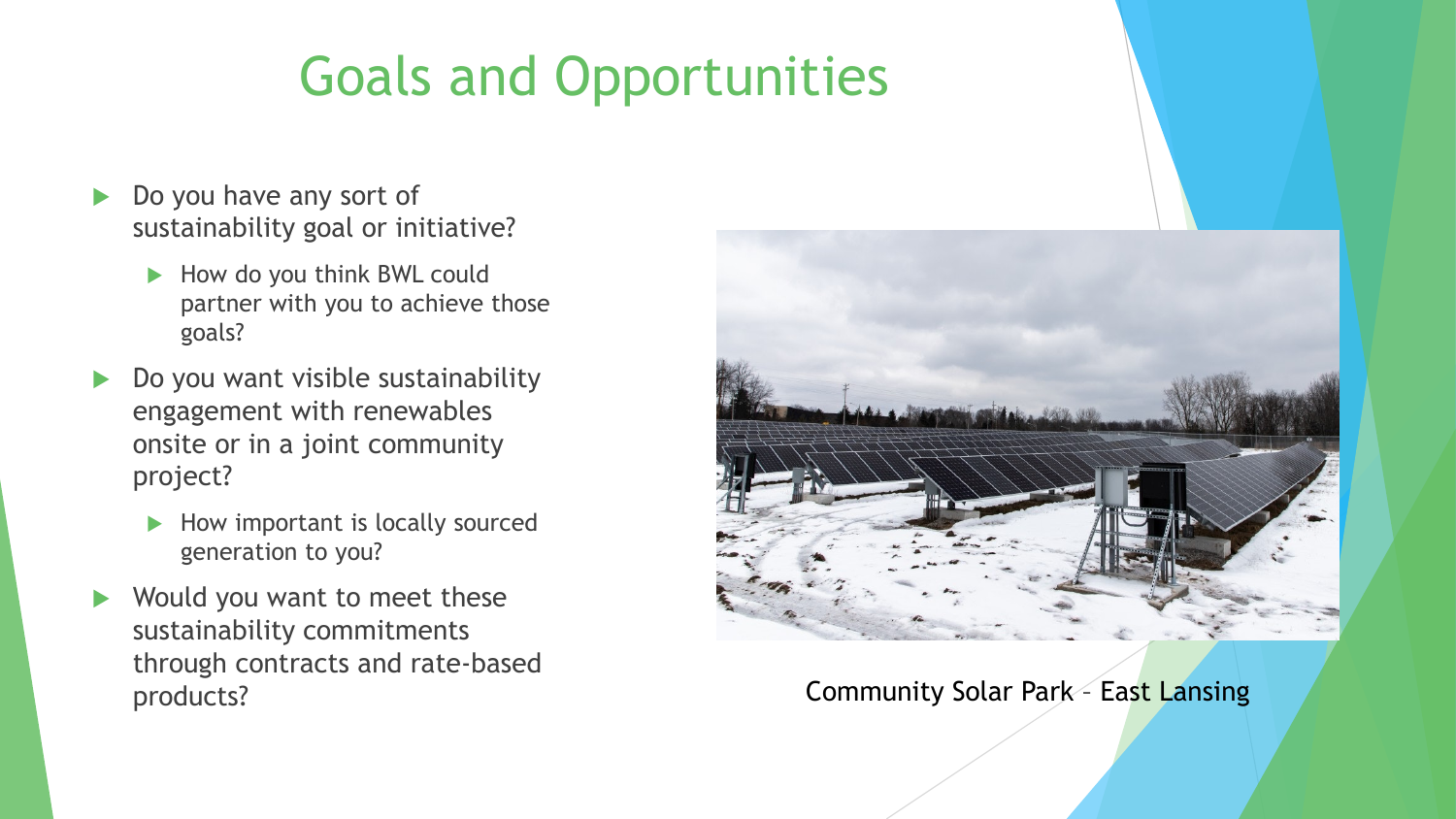## Industry Familiarity

- $\blacktriangleright$  Talk to us about the following technologies and concepts:
	- Distributed Generation (DG)
	- **Demand Response (DR)**
	- Electric Vehicles (EVs)
	- ▶ Battery Storage
	- Net-zero Buildings
	- **Energy Waste Reduction (EWR)**
	- **Microgrids**
	- Renewable Energy Credits

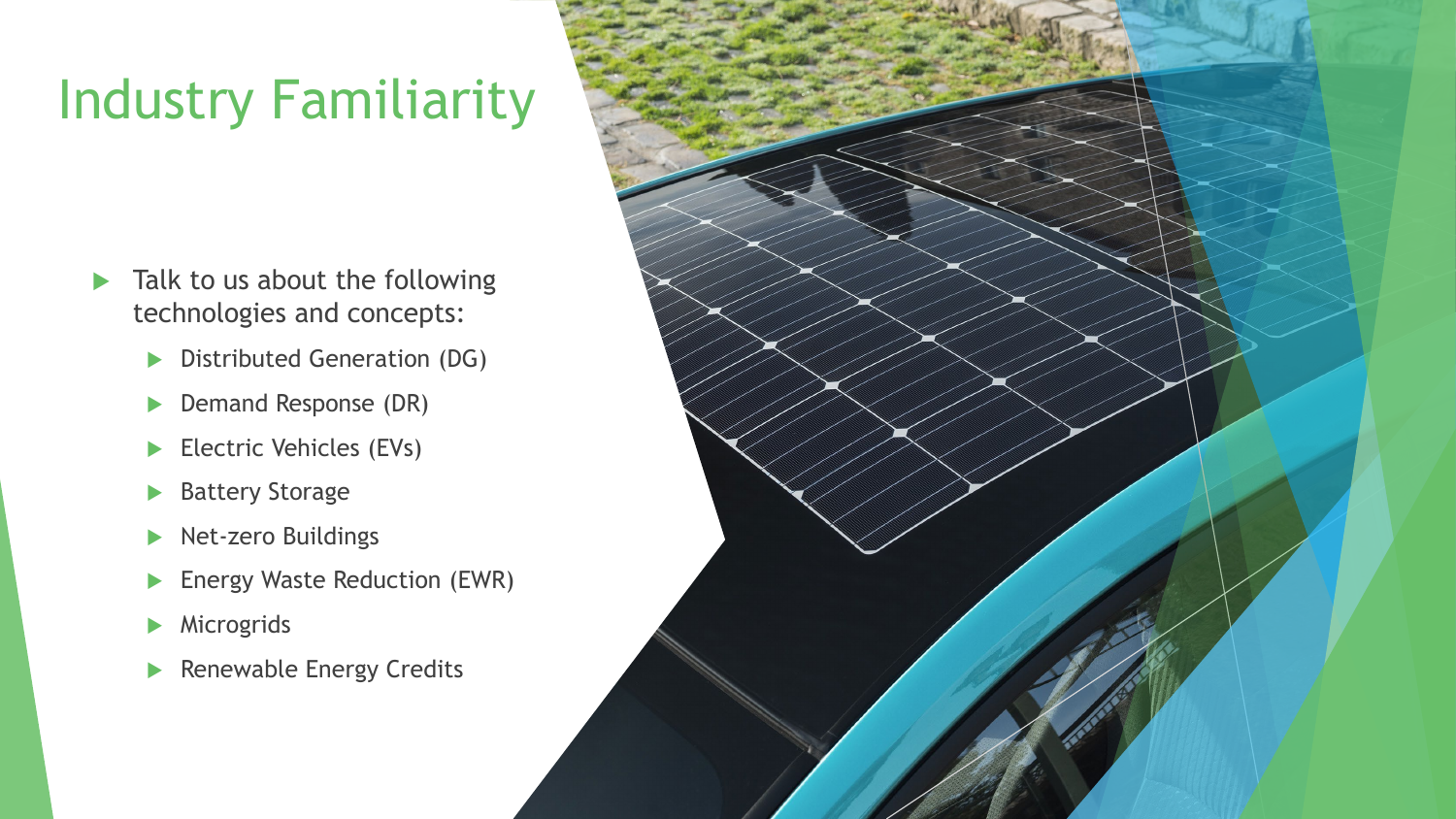#### Trending Programs



**Demand Side Management (DSM) opportunities in programs like direct load control through utility installed switches or devices that would allow the utility during peak times to temporarily shut off cooling loads to reduce consumption.**

Would you or the community be interested in this type of program?

**Other Programs allow for different pricing signals to be sent to users allowing them to make informed choices on their energy consumption during critical peak usage events.**

Would you or the community be interested in this type of programs?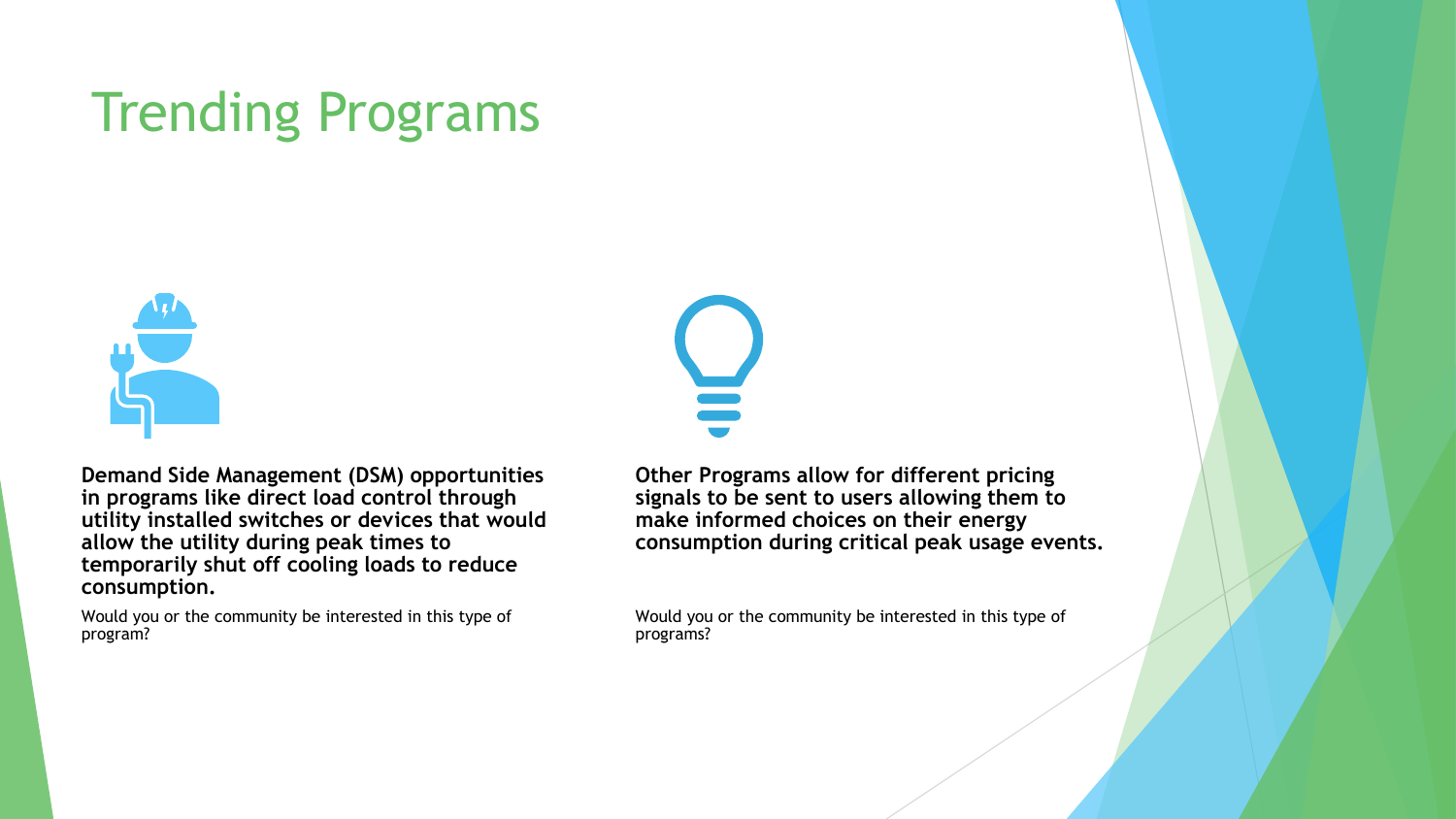#### Discussion Topics



Have you participated in our Energy Waste Reduction programs?

Would you like to be contacted for more information about participating in the future?



Should community economic development be considered a priority?



What other goals do you think BWL should pursue?